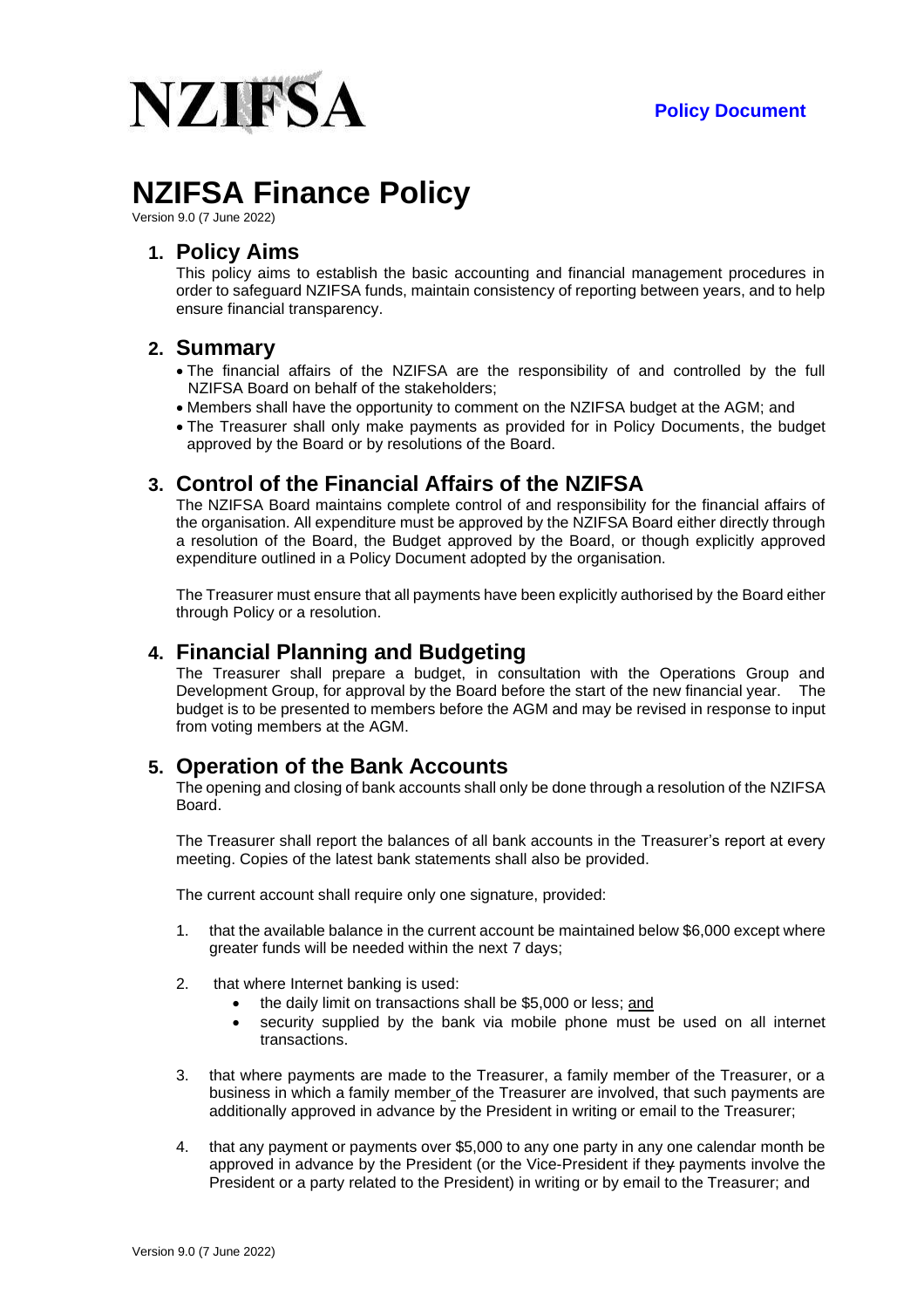5. that where approval is required in 3 and 4 above, the President receive a copy (including by email) of the invoices/receipts to be paid;

The President, CEO and Treasurer may have credit cards for the payment of, but not limited to, airfares, accommodation and goods or services providers that the NZIFSA does not have an account with. All payments by credit card must have prior approval for payment given by resolution of the Board, the Budget approved by the Board, or though explicitly approved expenditure outlined in a Policy Document adopted by the organisation, or be included on list of standing authority for payment items.

All other accounts, including term deposits shall require two signatures to operate.

## **6. Term Deposits**

The Board may at any time move funds of the organisation into one or more Term Deposits by a resolution of the Board, however a term deposit must be rolled over except as follows:

- 1. term deposits may be broken at maturity or at any time prior as needed through a resolution by the Board; and,
- 2. any interest earned from any term deposit may be rolled over or placed into a different account to be used to run the affairs of the organisation.

Only banks and building societies shall be used for term deposits.

# **7. Standing Authority for Payment**

The Treasurer must ensure that all payments made are explicitly supported by a resolution of the Board or a Policy Document. This Policy authorises payment of the following unless prices have increased more than 20% over the previous year:

- 1. Any reimbursable expense as defined in the Travel and Reimbursement Policy;
- 2. Post office boxes maintained by the NZIFSA;
- 3. Postage, freight and packaging for activities approved by Policy or a resolution of the Board;
- 4. Transport of the IJS equipment to an NZIFSA event;
- 5. Continuing insurance premiums for policies approved by the organisation;
- 6. Purchases of life member badges, test medals and competition medals in reasonable quantities in the existing design(s) approved by the Board;
- 7. Photocopy and office stationery and supplies for activities approved by the NZIFSA;
- 8. Expenses that are a part of a budget approved by a resolution of the Board, provided the expense does not cause the budgeted amount for any particular item/account to be exceeded by more than 10%;
- 9. Payment of NZOC and ISU affiliation fees;
- 10. Payment of website, hosting and on-line accounting software subscriptions;
- 11. Gifts for visiting experts up to \$100 (including, but not limited to, coaches, judges, officials) where customary and who provide assistance to us without charging for their time;
- 12.Replacement parts for the IJS hardware not exceeding \$400.00 per annum;
- 13. Blank digital media for distribution of resources (where we own the copyright or have permission to make copies;